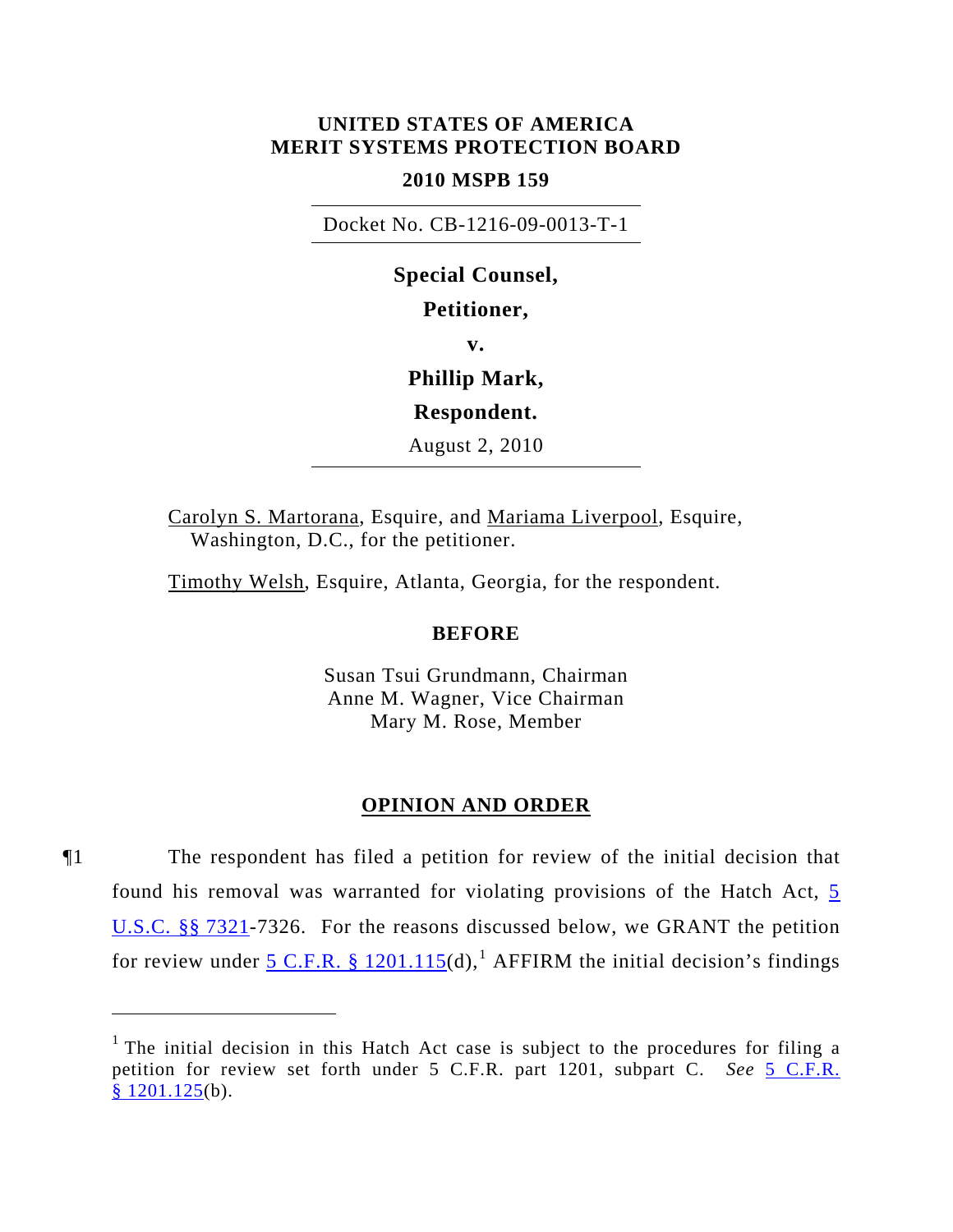that the respondent violated the Hatch Act, and ORDER a 120-day suspension for the respondent.

#### BACKGROUND

¶2 The petitioner filed a four-count complaint charging that the respondent, an Internal Revenue Service (IRS) Revenue Agent, violated the Hatch Act by forwarding one e-mail on January 11, 2008, to numerous individuals including co-workers. The e-mail, from then-presidential candidate Barack Obama, solicited online contributions. The respondent had added the following message to the forwarded e-mail: "FYI . . . if you want to help out the campaign! PS . . . If you are tired of getting e-mails from me, just let a brotha know!" The respondent sent the e-mail while on duty from his government office and the email included his name, title, group, duty location, and telephone number. The petitioner charged the respondent with the following: 1. Violation of [5 U.S.C.](http://www.law.cornell.edu/uscode/5/7323.html)  [§ 7323\(](http://www.law.cornell.edu/uscode/5/7323.html)a)(1) and [5 C.F.R. § 734.302](http://frwebgate.access.gpo.gov/cgi-bin/get-cfr.cgi?YEAR=current&TITLE=5&PART=734&SECTION=302&TYPE=PDF): Prohibition Against Using One's Official Authority or Influence for the Purpose of Interfering with or Affecting the Result of an Election; 2. Violation of 5 U.S.C.  $\S$  7323(a)(2) and 5 C.F.R.  $\S$  734.303: Prohibition Against Knowingly Soliciting, Accepting or Receiving a Political Contribution from Any Person; 3. Violation of [5](http://frwebgate.access.gpo.gov/cgi-bin/get-cfr.cgi?YEAR=current&TITLE=5&PART=734&SECTION=306&TYPE=PDF) U.S.C.  $\S 7324(a)(1)$  and 5 [C.F.R. § 734.306](http://frwebgate.access.gpo.gov/cgi-bin/get-cfr.cgi?YEAR=current&TITLE=5&PART=734&SECTION=306&TYPE=PDF)(a)(1): Prohibition Against Engaging in Political Activity While On Duty; and 4. Violation of [5 U.S.C. § 7324\(](http://www.law.cornell.edu/uscode/5/7324.html)a)(2) and 5 C.F.R. § 734.306(a)(3): Prohibition Against Engaging in Political Activity While in Any Room or Building Occupied in the Discharge of Official Duties by an Individual Employed by the United States Government or Agency Thereof. Complaint File (CF), Tab 1. The petitioner asked for the respondent's removal. CF, Tab 16 at 2-3, 7-17.

¶3 In responding to the petitioner's complaint, the respondent admitted to the facts underlying the counts and to counts 2-4. He also admitted that he violated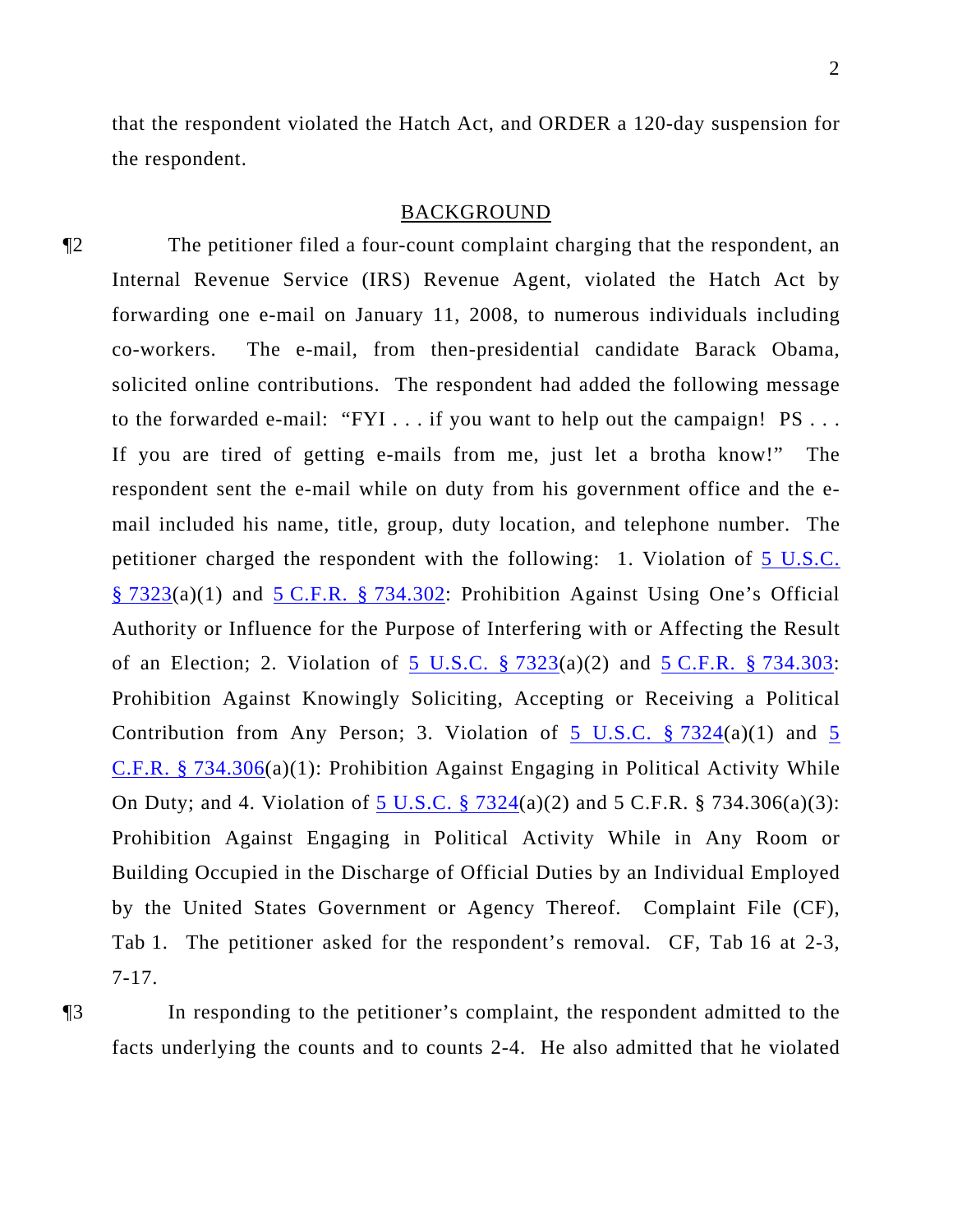the Hatch Act. CF, Tabs 4, 10, 13, 17 at 7, 12. He asserted, however, that his offense warranted a 30-day suspension rather than removal. *Id.*, Tab 17 at 18.

¶4 In his initial decision, the administrative law judge set forth the background of the case, found that the respondent admitted to three counts, and found it unnecessary to make a finding on the fourth count because he found that the three counts were sufficient to support removal. Initial Decision (ID) at 2-4. He considered the six factors that the Board considers in determining the appropriate penalty in Hatch Act cases. *Id.* at 4-8. He also considered other factors, including the respondent's knowledge of the Hatch Act restrictions. *Id.* at 8-9. He concluded that removal was warranted for the respondent's Hatch Act violation. *Id.* at 9.

¶5 The respondent has filed a petition for review. Petition for Review (PFR) File, Tab 1. The petitioner has filed a response opposing the petition for review. *Id.*, Tab 3.

### ANALYSIS

- ¶6 Because the respondent has not challenged the administrative law judge's factual findings and we perceive no error in that regard, we AFFIRM his conclusions that the respondent violated 5 U.S.C.  $\S$   $\S$   $7323(a)(2)$  and  $7324(a)(1)$ -(2) of the Hatch Act. Accordingly, we proceed directly to a discussion of the appropriate penalty for the violations. *See Special Counsel v. Ware*, [114](http://www.mspb.gov/netsearch/getdecision.aspx?volume=114&page=128)  [M.S.P.R. 128,](http://www.mspb.gov/netsearch/getdecision.aspx?volume=114&page=128) ¶ 18 (2010); *Special Counsel v. Acconcia*, [107 M.S.P.R. 60](http://www.mspb.gov/netsearch/getdecision.aspx?volume=107&page=60), ¶ 4 (2007).
- ¶7 The respondent asserts that the administrative law judge erred in concluding that removal was warranted for his Hatch Act violation. He reiterates that the Board should impose only a 30-day suspension. He apparently contends that removal is not appropriate unless the petitioner shows that his violation occurred under circumstances demonstrating deliberate disregard of the Hatch Act, and that the record does not demonstrate any such deliberate disregard. He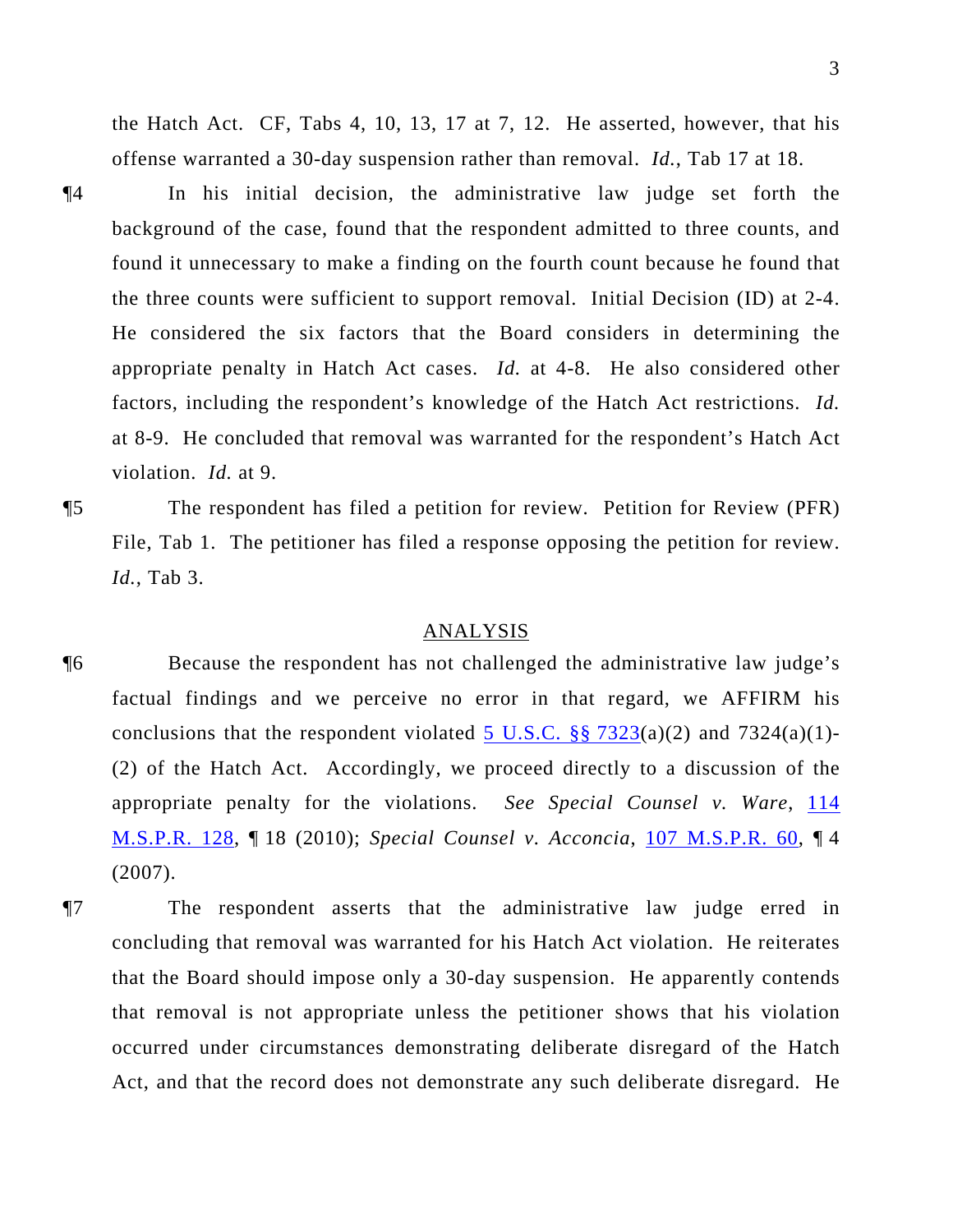also contends that the administrative law judge erred in addressing some of the penalty factors and not finding that they favor mitigation. He further contends that his knowledge of the Hatch Act was not a factor warranting removal and that the penalty contradicts Board precedent. PFR at 6-14.

¶8 In considering whether removal is warranted for a Hatch Act violation, the Board looks to the seriousness of the violation, considering all aggravating and mitigating factors that bear upon the seriousness of the violation. Those factors include the following: (1) the nature of the offense and the extent of the employee's participation; (2) the employee's motive and intent; (3) whether the employee had received advice of counsel regarding the activity at issue; (4) whether the employee ceased the activities; (5) the employee's past employment record; and (6) the political coloring of the employee's activities. *Ware*, [114 M.S.P.R. 128,](http://www.mspb.gov/netsearch/getdecision.aspx?volume=114&page=128) ¶ 20; *Acconcia*, [107 M.S.P.R. 60,](http://www.mspb.gov/netsearch/getdecision.aspx?volume=107&page=60) ¶ 4; *Special Counsel v. Purnell*, [37 M.S.P.R. 184](http://www.mspb.gov/netsearch/getdecision.aspx?volume=37&page=184), 200 (1988), *aff'd sub nom. Fela v. Merit Systems Protection Board*, 730 F. Supp. 779 (N.D. Ohio 1989). Removal must be imposed for an employee's violation of [5 U.S.C. § 7323](http://www.law.cornell.edu/uscode/5/7323.html) or § 7324 unless the members of the Merit Systems Protection Board find "by unanimous vote" that a lesser penalty is warranted, and the respondent has the burden of showing why he should not be removed. *Ware*, [114 M.S.P.R. 128](http://www.mspb.gov/netsearch/getdecision.aspx?volume=114&page=128), ¶ 20; *see* [5 U.S.C. § 7326;](http://www.law.cornell.edu/uscode/5/7326.html) *Special Counsel v. Briggs*, [110 M.S.P.R. 1,](http://www.mspb.gov/netsearch/getdecision.aspx?volume=110&page=1) ¶ 12 (2008), *aff'd*, 322 F. App'x 983 (Fed. Cir. 2009). After analyzing the relevant factors, we have unanimously determined that forwarding one political e-mail, under the circumstances of this case, does not warrant removal.

# The nature of the offense and the extent of the employee's participation

¶9 The respondent asserts that the administrative law judge erred in finding it to be an aggravating factor that some of the e-mail recipients were federal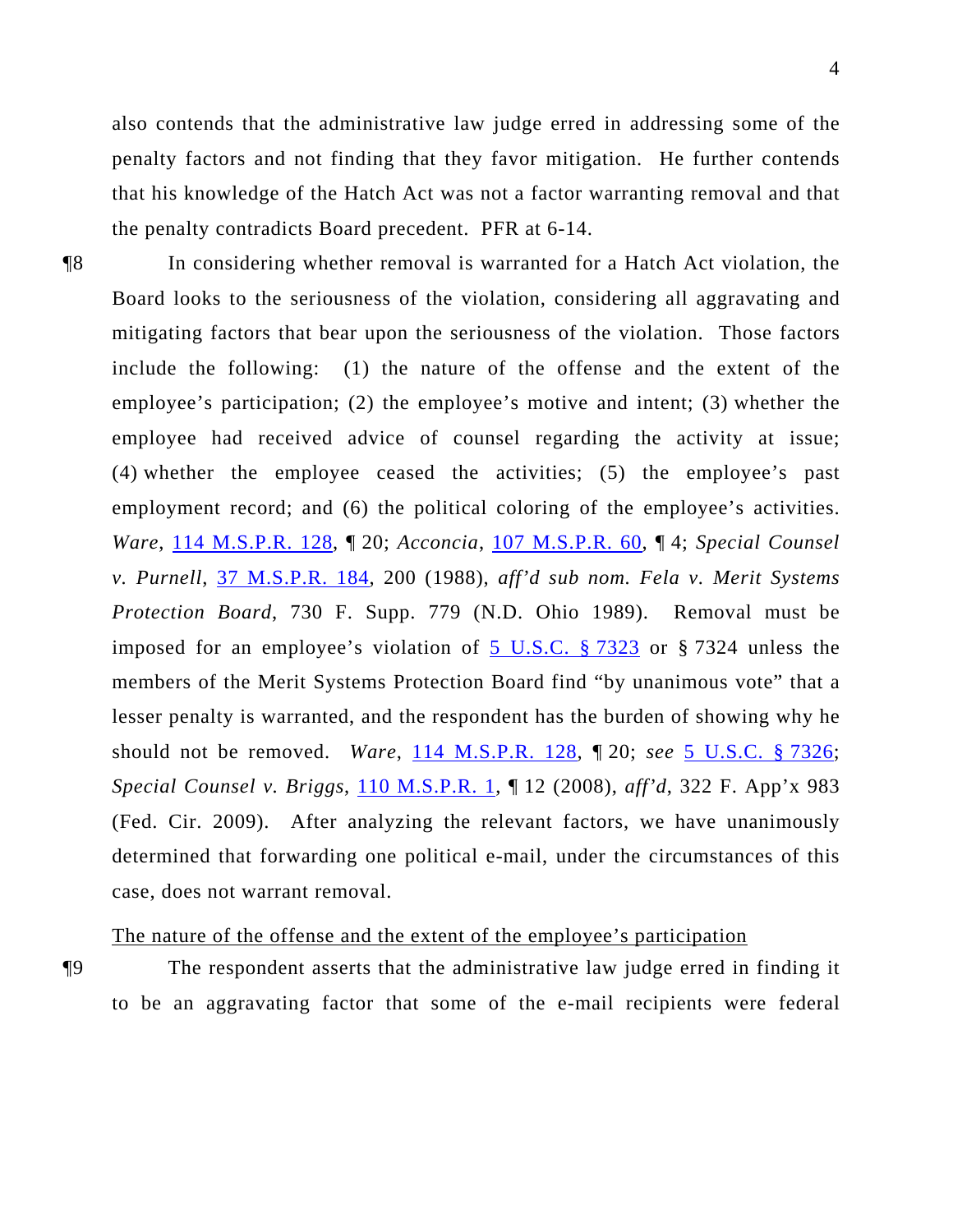employees<sup>2</sup> even though they were not his subordinates and he did not coerce them. Citing *Special Counsel v. Morrill*, 103 M.S.P.R. 143 (2006) (Table), he contends that, under similar circumstances, the Board has agreed that a lesser penalty than removal may be appropriate. He also asserts that the administrative law judge did not address his limited participation, specifically, that he circulated only one e-mail and that he was not active in the Obama campaign. He further asserts that the administrative law judge erred in finding that the violation itself was an aggravating factor in determining the penalty. PFR at 6-7.

- ¶10 The Board considers any Hatch Act violation by a federal employee, on duty and in government offices, to be a serious matter. Thus, the administrative law judge properly found that the respondent's violation was serious because some of the e-mail recipients were federal employees, he used his employing agency's e-mail system, and he sent the e-mail while on duty from his agency office. ID at 5-6; *see Ware*, [114 M.S.P.R. 128,](http://www.mspb.gov/netsearch/getdecision.aspx?volume=114&page=128) ¶ 22. In addition, the respondent's citation to *Morrill*, [103 M.S.P.R. 143,](http://www.mspb.gov/netsearch/getdecision.aspx?volume=103&page=143) does not support his argument because *Morrill* is a non-precedential final order. *See Roche v. Department of Transportation*, [110 M.S.P.R. 286](http://www.mspb.gov/netsearch/getdecision.aspx?volume=110&page=286), ¶ 13 (2008), *aff'd*, [596 F.3d 1375](http://lawlibrary.rutgers.edu/resource.org/fed_reporter/F3/596/596.F3d.1375.html) (Fed. Cir. 2010).
- ¶11 Nonetheless, not all Hatch Act violations warrant removal, and, in that regard, this case is distinguishable from our recent decision in *Ware*, [114](http://www.mspb.gov/netsearch/getdecision.aspx?volume=114&page=128)  [M.S.P.R. 128,](http://www.mspb.gov/netsearch/getdecision.aspx?volume=114&page=128) in which we imposed the removal penalty. There, the Board ordered Ware's removal for sending multiple partisan political e-mails from her government computer and e-mail account while on duty and occupying her government office. *Ware*, [114 M.S.P.R. 128](http://www.mspb.gov/netsearch/getdecision.aspx?volume=114&page=128), ¶¶ 4-8, 11, 38. We explained that Ware was a Contracting Officer Technical Representative (COTR) with the

 $\overline{a}$ 

<sup>&</sup>lt;sup>2</sup> The administrative law judge stated that the record did not appear to indicate the e-mail recipients' employer. ID at 5 n.4. As the administrative law judge also found, however, the respondent admitted that some of the recipients were his co-workers. ID at 2; CF, Tab 17, Respondent's Post-Hearing Brief at 5.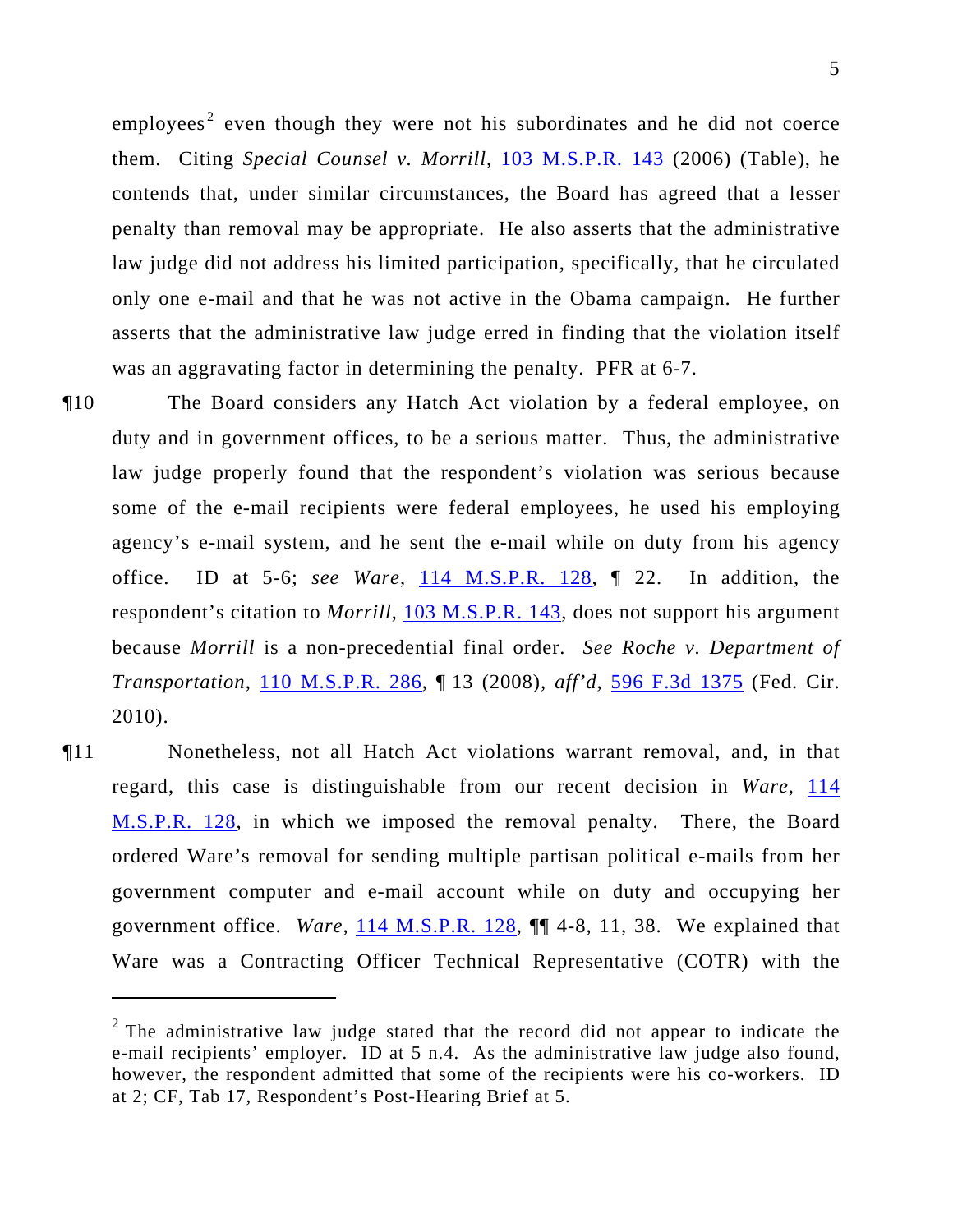Department of the Treasury's Bureau of Engraving and Printing (BEP) for the staffing contract that BEP had with, inter alia, STG International (STG), which provided staff for BEP's Health Unit. As the COTR, she ensured that the facility was properly staffed with STG employees; if any staffing problem existed, she asked STG to solve it; solutions could include, among other things, STG replacing employees; and she monitored, documented and evaluated the contractor's overall performance. *Id.*, ¶ 2.

- ¶12 In discussing the nature of Ware's offense and the extent of her participation, the Board found that her multiple Hatch Act violations were serious. We found that her offense included sending two e-mails that sought political contributions, one of which invited numerous people to a political fundraising dinner for Obama. *Ware*, [114 M.S.P.R. 128](http://www.mspb.gov/netsearch/getdecision.aspx?volume=114&page=128),  $\P$  4-5, 22. We specifically found that Ware's offense was more serious because she solicited political contributions from three contract employees over whom she had authority and influence. *Id.*, ¶¶ 23-24. Indeed, we adopted the administrative law judge's finding that Ware had violated  $\overline{5}$  U.S.C. § 7323(a)(1), which prohibits using one's official authority or influence for the purpose of interfering with or affecting the result of an election. *Id.*, ¶¶ 8, 14, 18. We noted that, in *Acconcia*, [107 M.S.P.R. 60](http://www.mspb.gov/netsearch/getdecision.aspx?volume=107&page=60), ¶¶ 4-5, 11, we similarly found removal appropriate where the employee solicited contributions from one subordinate employee. We further noted that we had also found that soliciting contributions from persons doing business with an agency is a serious violation of the Hatch Act because of the threat of coercion and the appearance that government contracts are awarded based on political patronage rather than competitive bidding. *Ware*, 114 [M.S.P.R. 128,](http://www.mspb.gov/netsearch/getdecision.aspx?volume=114&page=128) ¶ 24; *see Special Counsel v. Malone*, [84 M.S.P.R. 342](http://www.mspb.gov/netsearch/getdecision.aspx?volume=84&page=342), ¶ 42 (1999).
- ¶13 Here, in contrast to Ware, the respondent forwarded only one e-mail. Significantly, he did not solicit subordinates or other individuals subject to his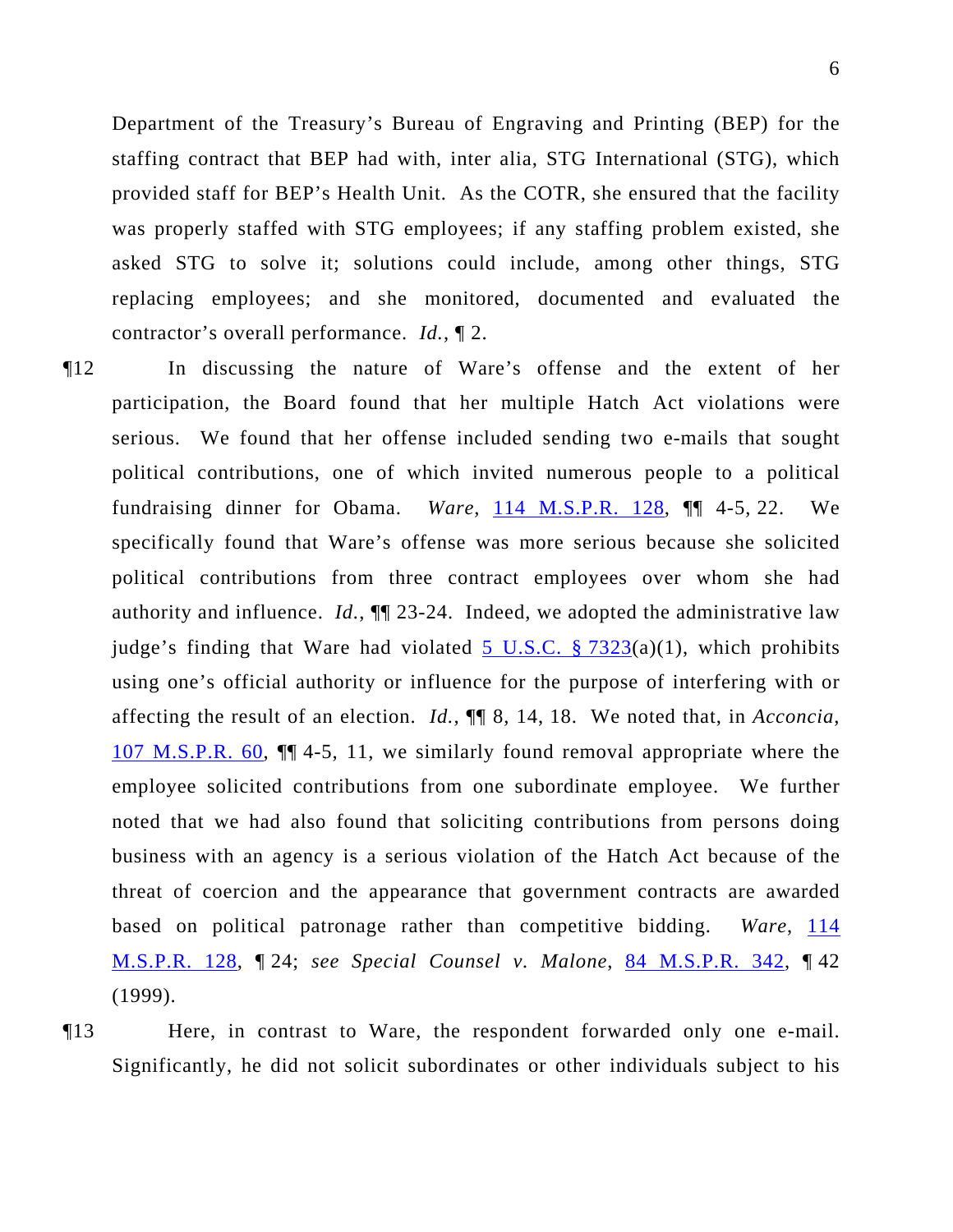control or authority.<sup>3</sup> Moreover, the petitioner did not charge, nor is there any evidence, that the respondent was a political operative or otherwise actively engaged in political fundraising or other campaign activity apart from the one e-mail that he forwarded. Therefore, we find that, although the respondent's offense was serious, this factor provides support for mitigation.

The employee's motive and intent

 $\overline{a}$ 

- ¶14 The respondent asserts that the administrative law judge erred in finding unpersuasive his explanation that his intent in forwarding the e-mail was simply to inform others how they could contribute, instead of to solicit contributions, and thus erred in finding intent to be an aggravating factor. He contends that the administrative law judge did not distinguish his situation from *Special Counsel v. Collier*, [101 M.S.P.R. 391](http://www.mspb.gov/netsearch/getdecision.aspx?volume=101&page=391) (2006), a case involving substantially more solicitations by a respondent far more politically active, which warranted only a suspension. He argues that here, as in *Collier*, he was unaware that he was violating the Hatch Act and expressed remorse and a determination to avoid further violations. PFR at 7-8.
- ¶15 The respondent has not shown that the administrative law judge erred in considering this factor. As the administrative law judge found, in forwarding the e-mail, the respondent wrote: "if you want to help out the campaign!" and the e-mail included three links enabling on-line contributions. ID at 6; CF, Tab 1, Ex. 1. The respondent has thus shown no error in the administrative law judge's rejection of his contention that his intent was only to inform, rather than to solicit contributions. *See Ware*, **[114 M.S.P.R. 128](http://www.mspb.gov/netsearch/getdecision.aspx?volume=114&page=128), T** 25. Claims that he did not know that he was committing a violation do not support mitigation. *See, e.g., Ware*,

 $3$  Although the petitioner charged the respondent in count 1 with violating  $5$  U.S.C.  $§ 7323(a)(1)$  $§ 7323(a)(1)$ , it has not objected to the administrative law judge's decision not to make a finding on count 1 and the record does not reflect that the respondent exercised any authority over the recipients of the e-mail.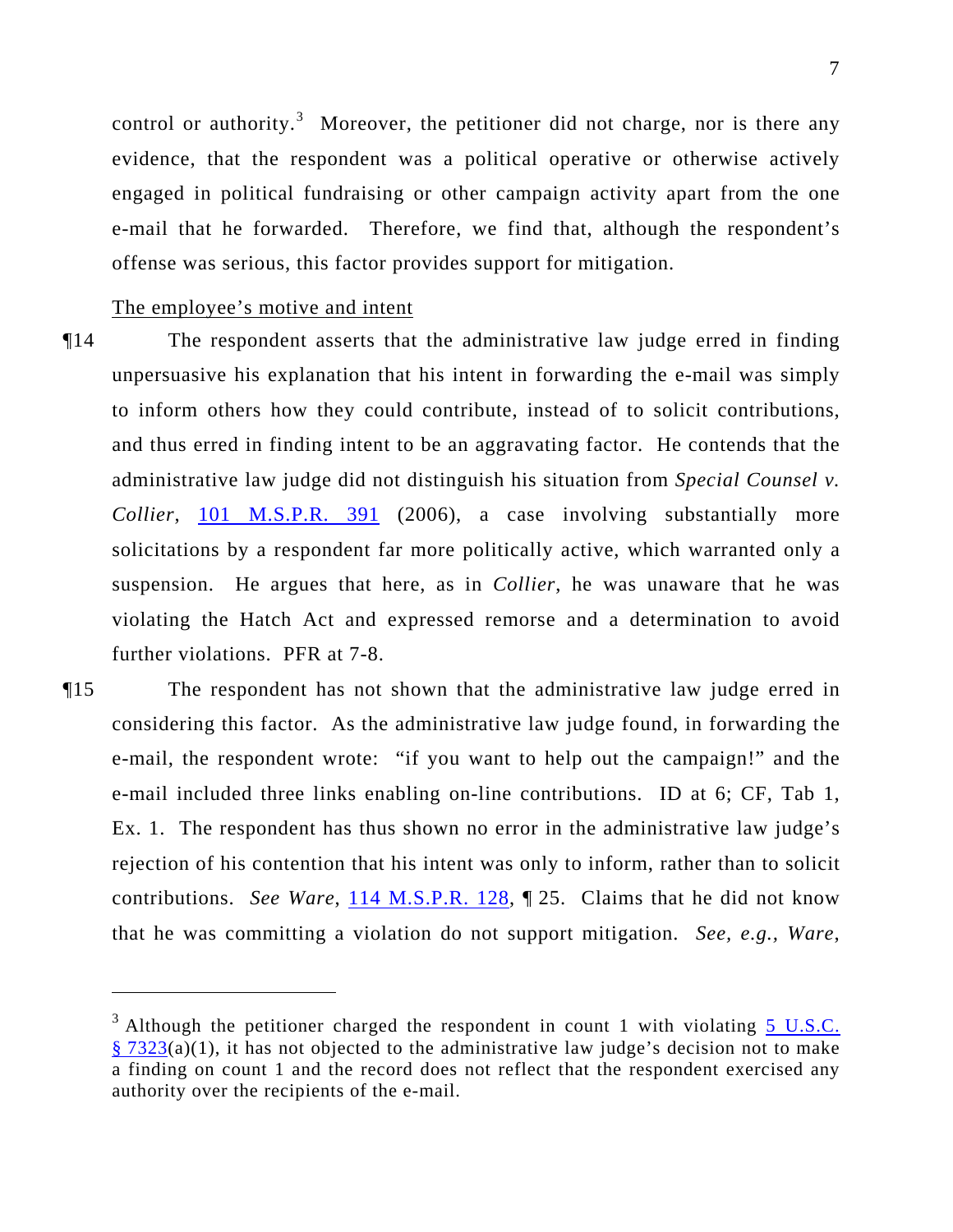114 M.S.P.R. 128, ¶ 27; *Purnell*, 37 M.S.P.R. at 203-04. Further, the circumstances need not demonstrate that he acted knowingly in disregard of the law to warrant removal. *Ware*, 114 M.S.P.R. 128, 127; *see Special Counsel v. Blackburne*, 58 M.S.P.R. 279, 283-84 (1993). In addition, the respondent has not contested the administrative law judge's finding that Collier did not solicit political contributions from federal employees. ID at 5. Moreover, as the administrative law judge also pointed out, 3 days after the respondent sent his e-mail, his manager sent an e-mail to a number of employees, including the respondent, reminding them that they were prohibited from soliciting political contributions or conducting partisan political activity while on duty or in the workplace, and inviting individuals who thought that they might have violated the Hatch Act to notify her. *Id.* at 9. The respondent did not come forward at that point. Further, we find that whether or not the respondent expressed remorse is insufficient to affect the penalty determination in this case. *See, e.g., Ware*, 114 M.S.P.R. 128, ¶ 37.

# Whether the employee had received advice of counsel regarding the activities at issue

¶16 The respondent has not contested the administrative law judge's findings that mitigation may be appropriate where an employee acted on advice of counsel in violating the Hatch Act and that nothing in the record showed that he acted on the advice of counsel in forwarding the e-mail. ID at 6-7. We find that, even if this is not an aggravating factor, it is not a mitigating factor. *See Ware*, 114 [M.S.P.R. 128,](http://www.mspb.gov/netsearch/getdecision.aspx?volume=114&page=128) ¶ 29.

### Whether the employee ceased the activities

¶17 The respondent asserts that the administrative law judge erred in finding, under *Special Counsel v. Jakiela*, [57 M.S.P.R. 228](http://www.mspb.gov/netsearch/getdecision.aspx?volume=57&page=228) (1993), that his ceasing his prohibited activity after being reminded that soliciting contributions while on duty was improper did not justify a lesser penalty. He also asserts that *Jakiela* involved far more aggravating circumstances. PFR at 8. As in *Jakiela*, 57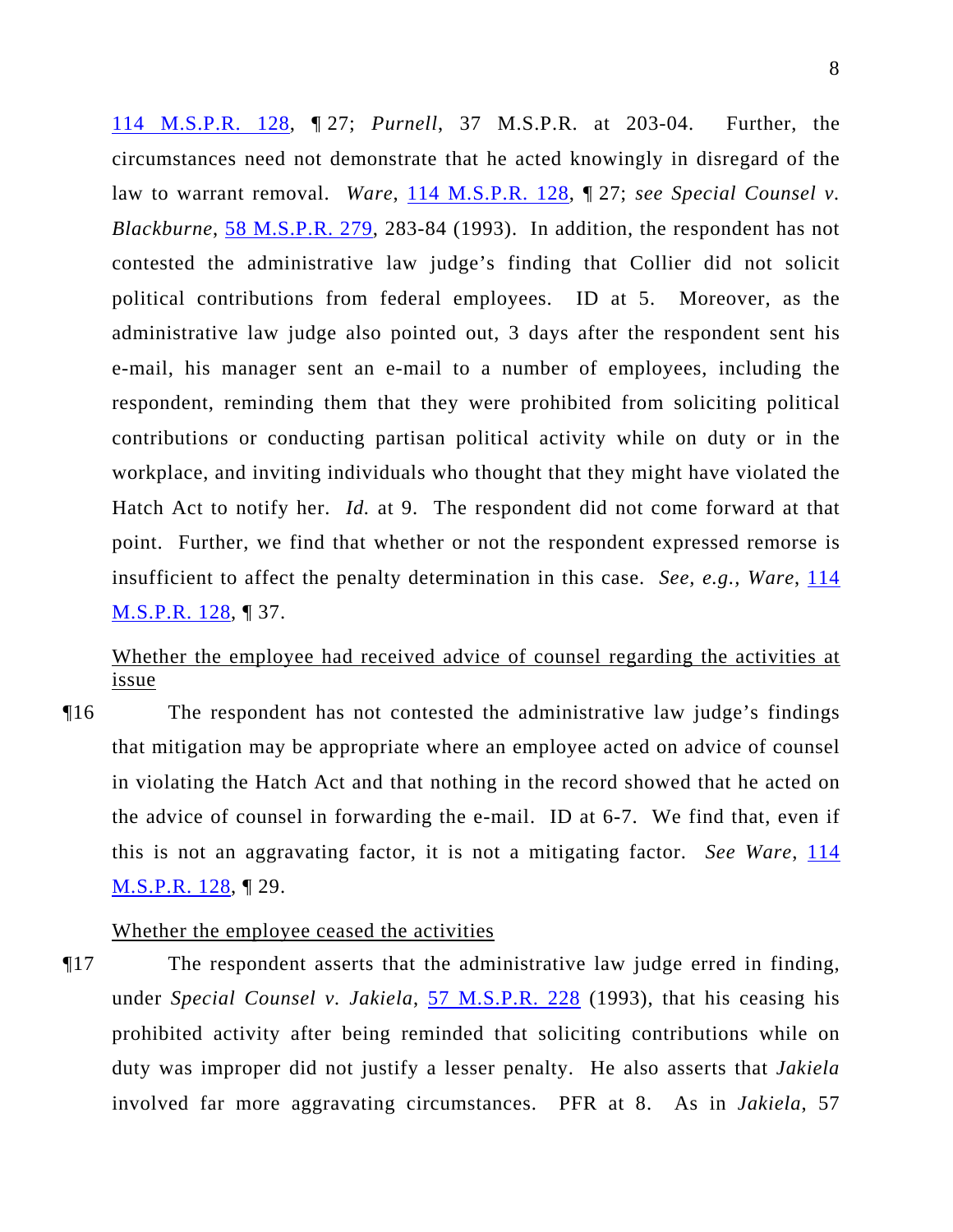M.S.P.R. at  $234$ ,  $4$  the administrative law judge found that the respondent's ceasing his prohibited activity was a mitigating, but not determinative factor. ID at 7. The administrative law judge's finding is in accordance with the Board's recognition that the cessation of the objectionable political activity, regardless of the reason for doing so, provides support for mitigation. *See Ware*, 114 M.S.P.R. 128, ¶ 32; *Acconcia*, 107 M.S.P.R. 60, ¶ 8.

### The employee's past employment record

¶18 The respondent has not addressed the administrative law judge's finding that he had been a federal employee for only a little over 2 years when he violated the Hatch Act and, although not significant, he received a February 25, 2009 admonishment for another offense. ID at 7. The Board has considered in Hatch Act cases the mitigating effect of a substantial period of service, lack of disciplinary record, and satisfactory performance record. *See, e.g., Ware*, [114](http://www.mspb.gov/netsearch/getdecision.aspx?volume=114&page=128)  [M.S.P.R. 128,](http://www.mspb.gov/netsearch/getdecision.aspx?volume=114&page=128) ¶ 33; *Special Counsel v. Pierce*, [85 M.S.P.R. 281,](http://www.mspb.gov/netsearch/getdecision.aspx?volume=85&page=281) ¶¶ 2-5 (2000). Nonetheless, the Board has found that such a record is not determinative. *See Ware*, [114 M.S.P.R. 128](http://www.mspb.gov/netsearch/getdecision.aspx?volume=114&page=128), 133. Thus, we find that the respondent's brief tenure and admonishment is not an aggravating factor.

### The political coloring of the employee's activities

 $\overline{a}$ 

¶19 Again, the respondent has not addressed the administrative law judge's finding that his forwarding an e-mail and soliciting contributions to support a partisan political candidate established the political coloring of his activity, and, therefore, that this factor did not support mitigation. ID at 7-8. The administrative law judge also recognized, however, that the respondent was not himself a candidate for partisan political office. *Id.* at 8. As discussed above, we find that the evidence did not show that the respondent was a political operative

 $4$  Although this discussion is in the administrative law judge's recommended decision, the Board explicitly incorporated the recommended decision into its own precedential decision. *Jakiela*, 57 M.S.P.R. at 230.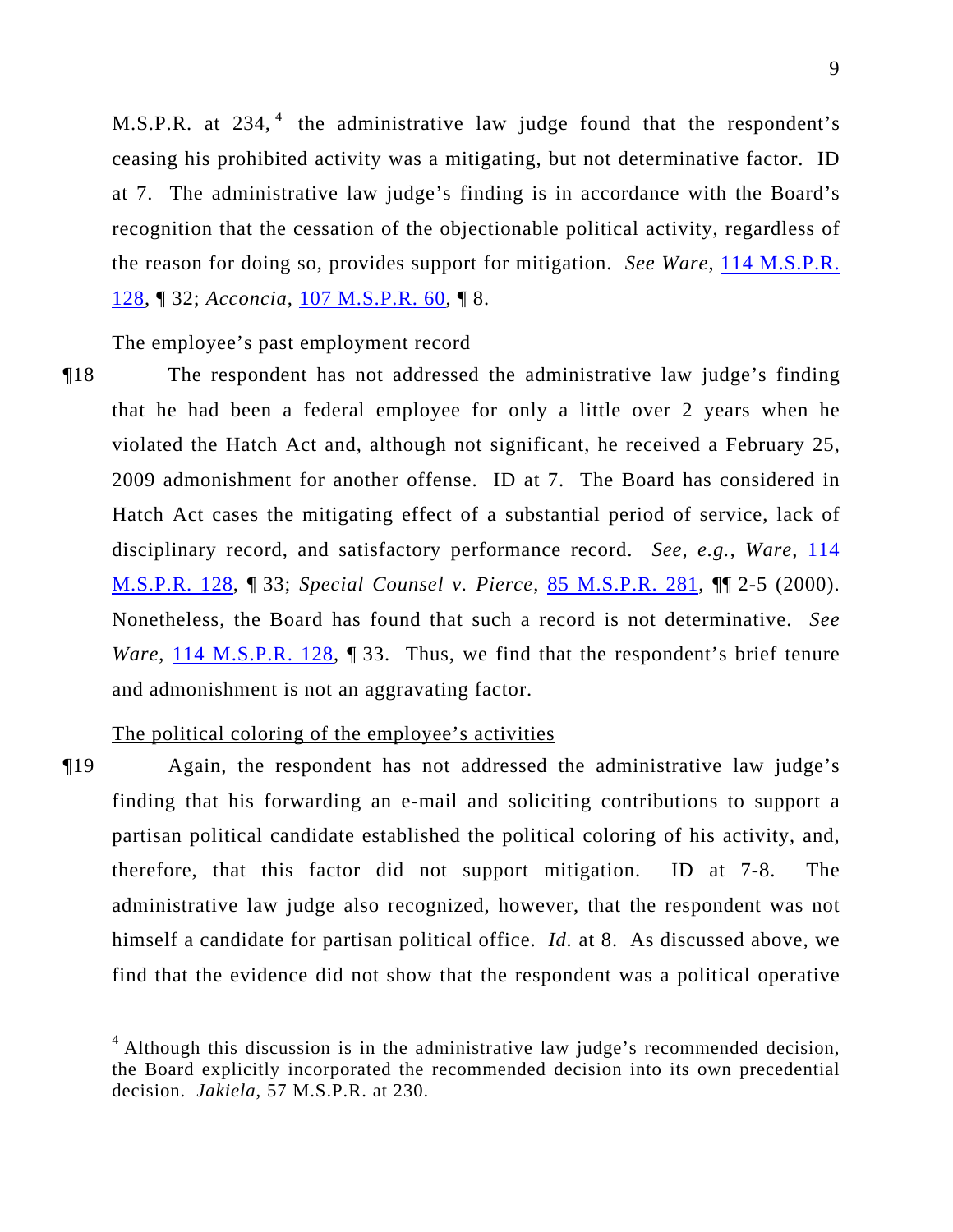or otherwise actively engaged in political fundraising or other campaign activity apart from the one e-mail that he forwarded, and that this provides some support for mitigation.

Knowledge of the Hatch Act

¶20 The respondent asserts that the administrative law judge erred in finding that his knowledge of the Hatch Act's proscription of his activity, as evidenced by various information he received, was an aggravating factor. He acknowledges that the pamphlet he received when he joined the IRS, *Plain Talk About Ethics and Conduct*, included some Hatch Act information. He contends, though, that the annual online ethics training's Hatch Act information was only a link to the pamphlet and that employees were not required to research each of the links. He further contends that the reminder the IRS sent about restrictions on political activity 4 days before he forwarded his e-mail was a newsletter that provided only a link, and that he did not read the newsletter before he sent his e-mail. He notes that the administrative law judge did not mention his testimony that he asked what the Hatch Act was when contacted by the petitioner's investigator, indicating his ignorance. He thus argues that he did not defy or disregard explicit warnings and that the mere availability of information did not support the administrative law judge's conclusion that he violated the Hatch Act after being repeatedly informed of its proscriptions. PFR at 8-10.

¶21 The respondent has not shown that the administrative law judge erred. The administrative law judge correctly found that the respondent admitted that he knew or should have known about the political activity restrictions of the Hatch Act; that when he started his employment, he was given information about the Hatch Act; that the annual ethics training he was required to complete included information on the Hatch Act; and that 4 days before he forwarded the e-mail, an agency electronic newsletter reminded employees about restrictions on their political activity and provided links to the petitioner's Hatch Act page and a Hatch Act PowerPoint presentation. ID at 8-9; CF, Tabs 10, 15, Ex. 2. The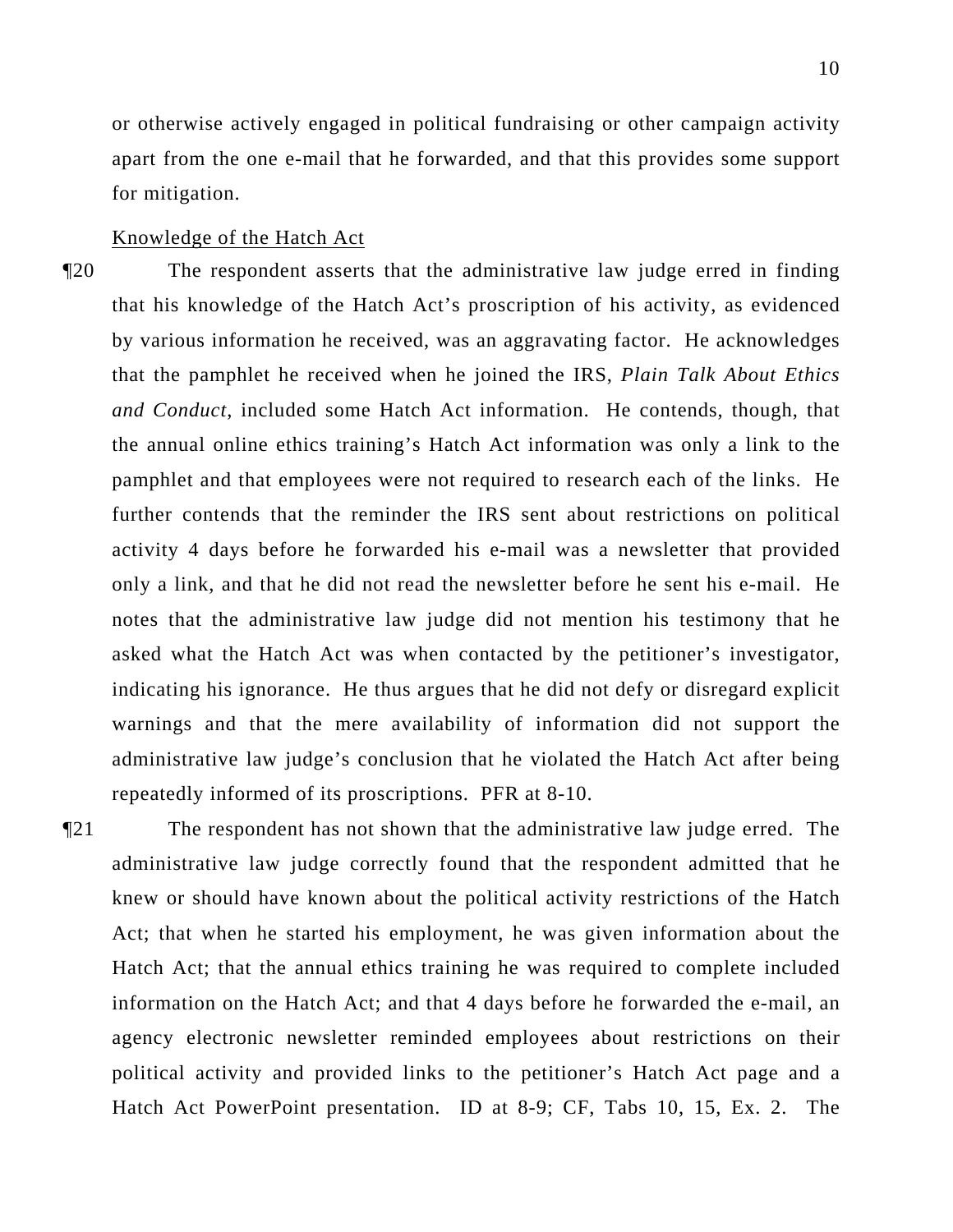administrative law judge thus correctly found that, whether the respondent actually knew about the Hatch Act's restrictions or not, the knowledge was imputed to him and claims that he did not know that he was committing a violation did not support mitigation. ID at 8-9; *see, e.g., Purnell*, 37 M.S.P.R. at 203-04.

Other Hatch Act cases

 $\overline{a}$ 

- ¶22 The respondent asserts that the administrative law judge's penalty determination contradicts the Board's precedent, again citing *Morrill*, [103](http://www.mspb.gov/netsearch/getdecision.aspx?volume=103&page=143)  [M.S.P.R. 143,](http://www.mspb.gov/netsearch/getdecision.aspx?volume=103&page=143) and *Collier*, [101 M.S.P.R. 391.](http://www.mspb.gov/netsearch/getdecision.aspx?volume=101&page=391) PFR at 10. He also asserts that in *Special Counsel v. Wilkinson*, [104 M.S.P.R. 253](http://www.mspb.gov/netsearch/getdecision.aspx?volume=104&page=253) (2006), a federal employee forwarded an e-mail to 31 other federal employees in his agency urging them to support a Democratic candidate and the petitioner settled the matter for a 30-day suspension. PFR at 11. We have addressed the respondent's allegations concerning *Morrill* and *Collier* above. Further, the respondent has not shown that the Board should consider a decision in which the petitioner decided to settle the case. *See Special Counsel v. Lee*, [58 M.S.P.R. 81,](http://www.mspb.gov/netsearch/getdecision.aspx?volume=58&page=81) 90 (1993).
- ¶23 The respondent argues that the Board has traditionally reserved removal for more egregious cases. He cites *Acconcia*, [107 M.S.P.R. 60](http://www.mspb.gov/netsearch/getdecision.aspx?volume=107&page=60), in which the Board noted as an aggravating factor that Acconcia solicited a subordinate. He states that Acconcia was an attorney who was responsible for training others in the Hatch Act, knew her actions were outside the rules, and had both prior and subsequent discipline. He also cites *Special Counsel v. Eisinger*, [103 M.S.P.R.](http://www.mspb.gov/netsearch/getdecision.aspx?volume=103&page=252)  [252](http://www.mspb.gov/netsearch/getdecision.aspx?volume=103&page=252) (2006), *aff'd*, 236 F. App'x 628 (Fed. Cir. 2007), stating that the Board found removal appropriate for Hatch Act violations by an attorney who had engaged in significant political activity over a 3-year period at work.<sup>[5](#page-10-0)</sup> PFR at 11.

<span id="page-10-0"></span><sup>5</sup> The appellant also cites *Special Counsel v. Shafer*, CB-1216-08-0008-T-1 (July 28, 2008), to support his argument. PFR at 11-12. This is an initial decision with no precedential value. *See, e.g., Roche*, [110 M.S.P.R. 286,](http://www.mspb.gov/netsearch/getdecision.aspx?volume=110&page=286) ¶ 13.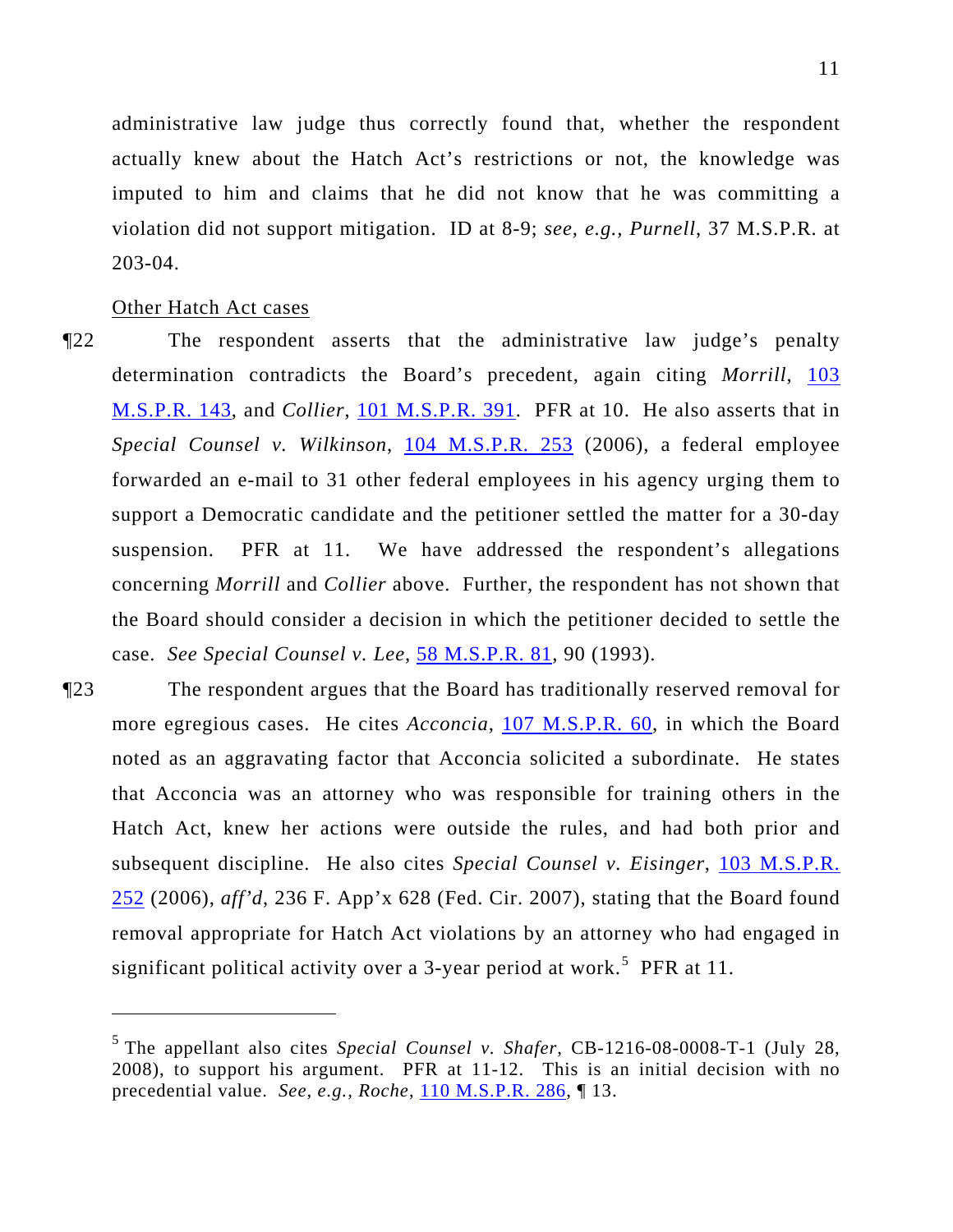¶24 As discussed above under factor 1, we have considered the respondent's arguments that his violation, which consisted of forwarding one e-mail to individuals who were not under his control or authority, was not as egregious as those in cases in which the Board has ordered the respondents' removals. We have agreed with him that, under the particular facts of this case, his violation did not warrant removal. As also previously discussed, however, we consider any Hatch Act violation by a federal employee, on duty and in government offices, to be a serious matter. Thus, the Board has unanimously agreed to impose the significant penalty of a 120-day suspension for the respondent's Hatch Act violation.

#### ORDER

¶25 The Board ORDERS the Internal Revenue Service to suspend the respondent for 120 days. *See* [5 U.S.C. § 7326](http://www.law.cornell.edu/uscode/5/7326.html); [5 C.F.R. § 1201.126](http://frwebgate.access.gpo.gov/cgi-bin/get-cfr.cgi?YEAR=current&TITLE=5&PART=1201&SECTION=126&TYPE=PDF)(c). The Board also ORDERS the petitioner to notify the Board within 30 days of the date of this Opinion and Order whether the respondent has been suspended as ordered. This is the final decision of the Merit Systems Protection Board in this appeal. Title 5 of the Code of Federal Regulations, section 1201.126(c) (5 C.F.R.  $$ 1201.126(c)$ .

### NOTICE TO THE RESPONDENT REGARDING YOUR FURTHER REVIEW RIGHTS

You have the right to request the United States Court of Appeals for the Federal Circuit to review this final decision. You must submit your request to the court at the following address:

> United States Court of Appeals for the Federal Circuit 717 Madison Place, N.W. Washington, DC 20439

The court must receive your request for review no later than 60 calendar days after your receipt of this order. If you have a representative in this case and your